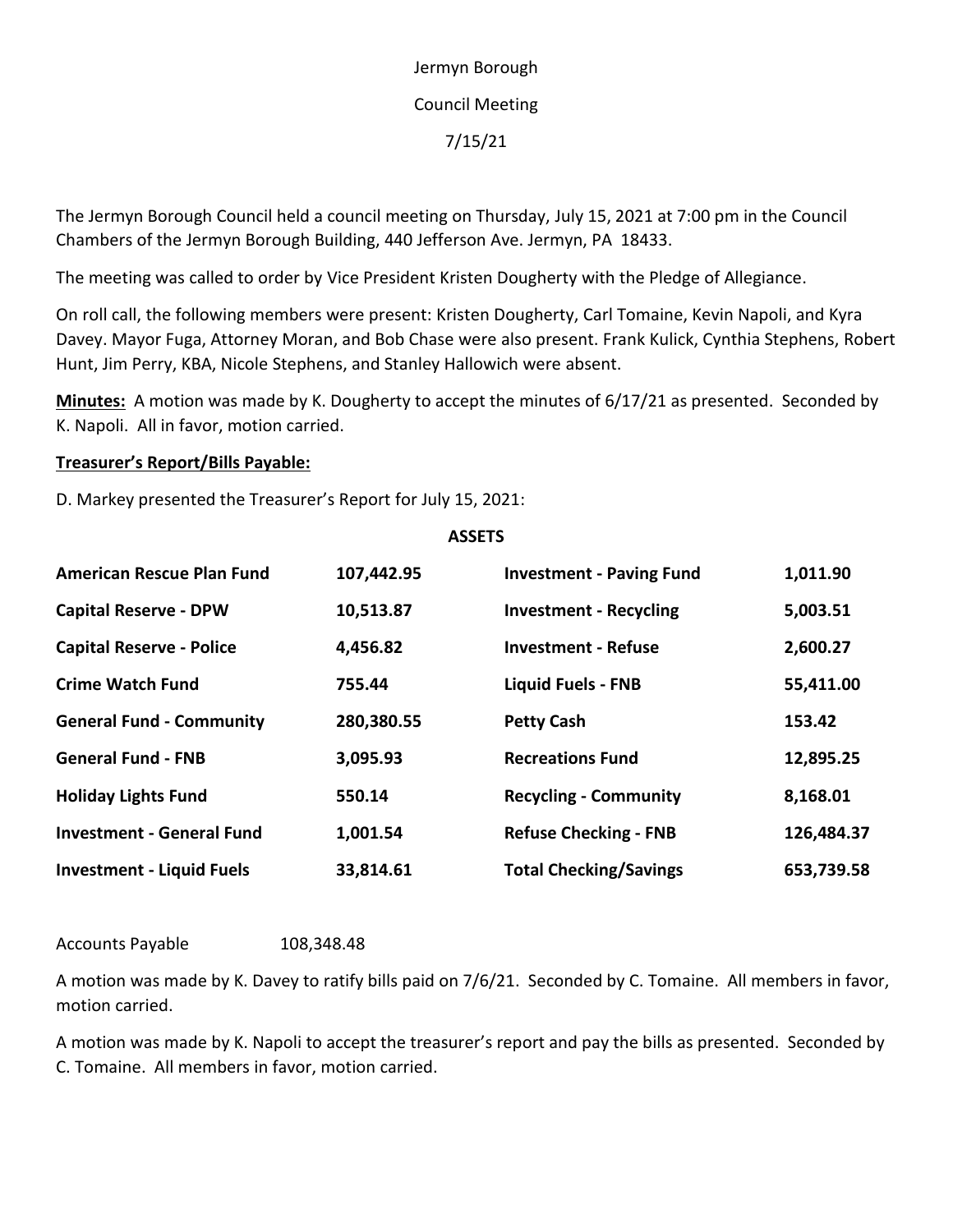**Correspondence:** K. Dougherty read a letter from the Jermyn Events Committee regarding the Concert in the Park on July 25<sup>th</sup> from 6-8pm. Events has requested approval for Events Committee to use the County Grant for Arts & Council. A motion was made by K. Davey to allow the \$500 Lackawanna County Arts & Council Grant to be used by the Events Committee. Seconded by K. Napoli. All members in favor, motion carried.

K. Dougherty read a letter from the Shade Tree Commission regarding the Town Wide Yard Sale on August  $14<sup>th</sup>$ & 15<sup>th</sup>. A motion was made by C. Tomaine to allow the Shade Tree Commission to host the Town Wide Yard Sale. Seconded by K. Davey. All members in favor, motion carried.

**Public Comment:** Joanne Wilson, 156 Washington Ave., commented on the trash cans that are left out on the sidewalks at 571-577 Washington Ave and 511-513 Washington Ave. She stated they are an eyesore, and they are left on the sidewalk all week long. Mrs. Wilson stated she would also like to see the 511-513 Washington Ave building put out in the alleyway instead of in the front, although she understands that cannot be enforced. She stated if there is anything the council can do, that would be good.

Bob Chase stated he is selling raffle tickets to benefit the dive rescue team. All the proceeds will go towards the Dive Rescue Team building fund.

A gentleman stated he was specifically present regarding the rental permit ordinance amendement, and would like to save his comment for that portion of the meeting.

**Police Chief:** Absent.

**Fire Chief:** Absent.

**EMA Director:** Absent.

**Solicitor:** L. Moran stated there are some items on the agenda, and he will answer any additional questions as they arise.

**Code Enforcement:** Absent.

**Zoning Officer:** B. Chase stated he's continuing to get permit applications for different structures.

**Engineer:** Absent.

**Tax Collector:** Absent.

**Mayor:** Nothing to report.

**Planning Commission:** D. Markey stated the Planning Commission is looking for one more member.

**Public Safety**: Nothing to report.

**Finance:** Nothing to report.

**Shade Tree:** Absent

**Grants/MS4:** Nothing to report.

**DPW:** T. Fuga stated he repaired an issue on Madison Ave, and tomorrow, he will be removing a pipe that was put in by a resident on the corner of Madison and Gibson that is causing issues for other residents. C. Tomaine stated he was approached by a resident of Old Mill Rd asking if there is some type of temporary fix to take care of a portion of this road. T. Fuga stated there's a whole section that the entire road got washed out, and we are looking into some base asphalt repair at that location.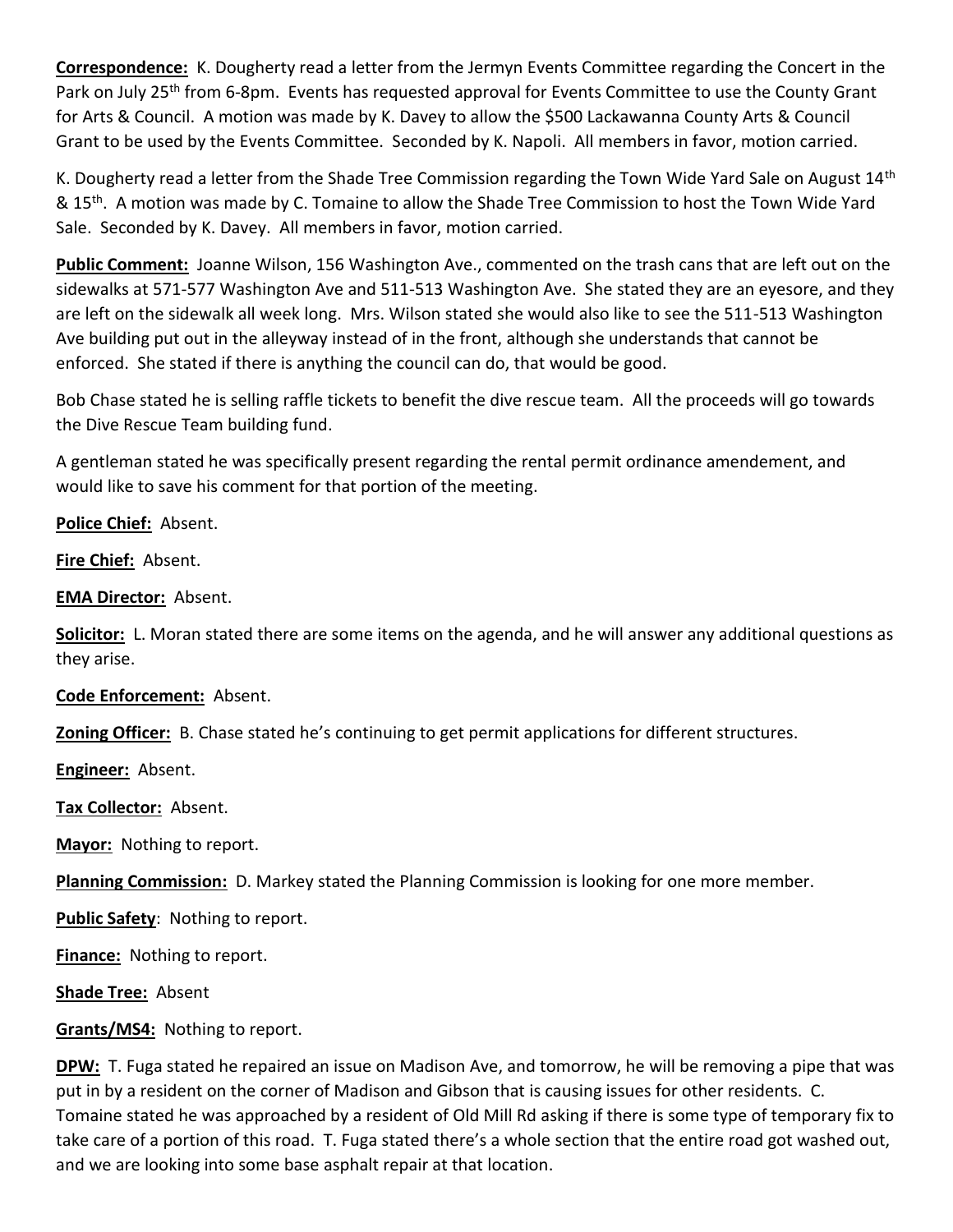**Recreations:** K. Davey reported the next Movie Night will be on 7/24/21, showing the new Space Jam movie. The first movie night was a success and they made \$70 to give to the Jermyn Holiday Lights fund. D. Markey reported that we also purchased another vending machine from Duryea Fire Company.

**Borough Manager Report:** D. Markey reported that the auditors are still not finished with the 2020 tax collector reconciliation, and have reached out to him for help finding some payments.

The Scranton Lackawanna Human Development Agency has requested to utilize the Jermyn Borough building for training. C. Tomaine stated they should add Jermyn Borough as additional insured on their insurance policy. A motion was made by K. Napoli to allow the Scranton Lackawanna Human Development Agency to utilize the borough building space for training, given they add Jermyn Borough as an additional insured on their insurance policy. Seconded by C. Tomaine. All members in favor, motion carried.

**Lackawanna County Land Bank:** Attorney Moran stated he gave a recommendation last meeting about the Lackawanna County Land Bank, and why it would be beneficial for Jermyn Borough to join. He stated F. Kulick had a question about financial burden of the borough last month, and he looked into it, and the borough would not be financially responsible for upkeep on any of the properties that would enter the land bank. He presented Resolution 07-2021 to council regarding Jermyn joining the Lackawanna County Land Bank. A motion was made by K. Napoli to pass Resolution 07-2021 entering into agreement with the Lackawanna County Land Bank. Seconded by K. Davey. All members in favor, motion carried.

**Rental Ordinance Amendment:** Attorney Moran stated he was tasked with updating the Rental Registration Ordinance regarding occupancy by immediate family members of owners, without opportunities of abuse. The proposal that came up was to amend the ordinance to expand the exemption language to include immediate family members of owners. To curb abuse, a Memorandum of Understanding would be required by the property owner, at the owner's expense, to file at the courthouse. An audience member asked when he should expect a refund? Attorney Moran stated this is a prospective action going forward, and refunds were not discussed. The audience member asked if it has to be a yearly memorandum? Attorney Moran stated that it's just a one time memorandum, and runs with the occupants' tenancy. The audience member stated he was told by the former solicitor to pay the fee, and states he was threatened, so he'd like a refund. Attorney Moran stated he can ask council for a motion for refund, and if a motion is made and seconded, the vote would be on the floor. The audience member stated there are many other property owners that were in the same boat. Attorney Moran advised council not to get into the slippery slope of granting refunds for an ordinance that is just being changed now for the coming year. The property owner family members are getting the relief they were requesting, and non-owner occupied structures were within the contemplation of the rental registration ordinance prior to this, so Attorney Moran stated he would not recommend refunds, just update the ordinance going forward. A motion was made by K. Davey to advertise the Rental Registration Ordinance Amendment. Seconded by K. Napoli. All members in favor, motion carried.

Attorney Moran stated we should also advertise a curative ordinance giving enforcement power across the board to whosoever the council designates. He stated that every ordinance does not have to be amended, however the curative ordinance will give enforcement powers for local ordinances to any designee that council so designates. D. Markey asked Attorney Moran to draft the ordinance to give to council to review prior to voting to advertise.

**Pension Assumption Recommendations:** D. Markey read the Pension Assumption Recommendations letter to council, which acknowledges recommendations of changes in interest rate and inflation percentages. There are three options: 1. Accept the recommendations, 2. Pay for an additional study, 3. Have a pension rep contact us. Council agreed that the recommendations report is sufficient. A motion was made by C. Tomaine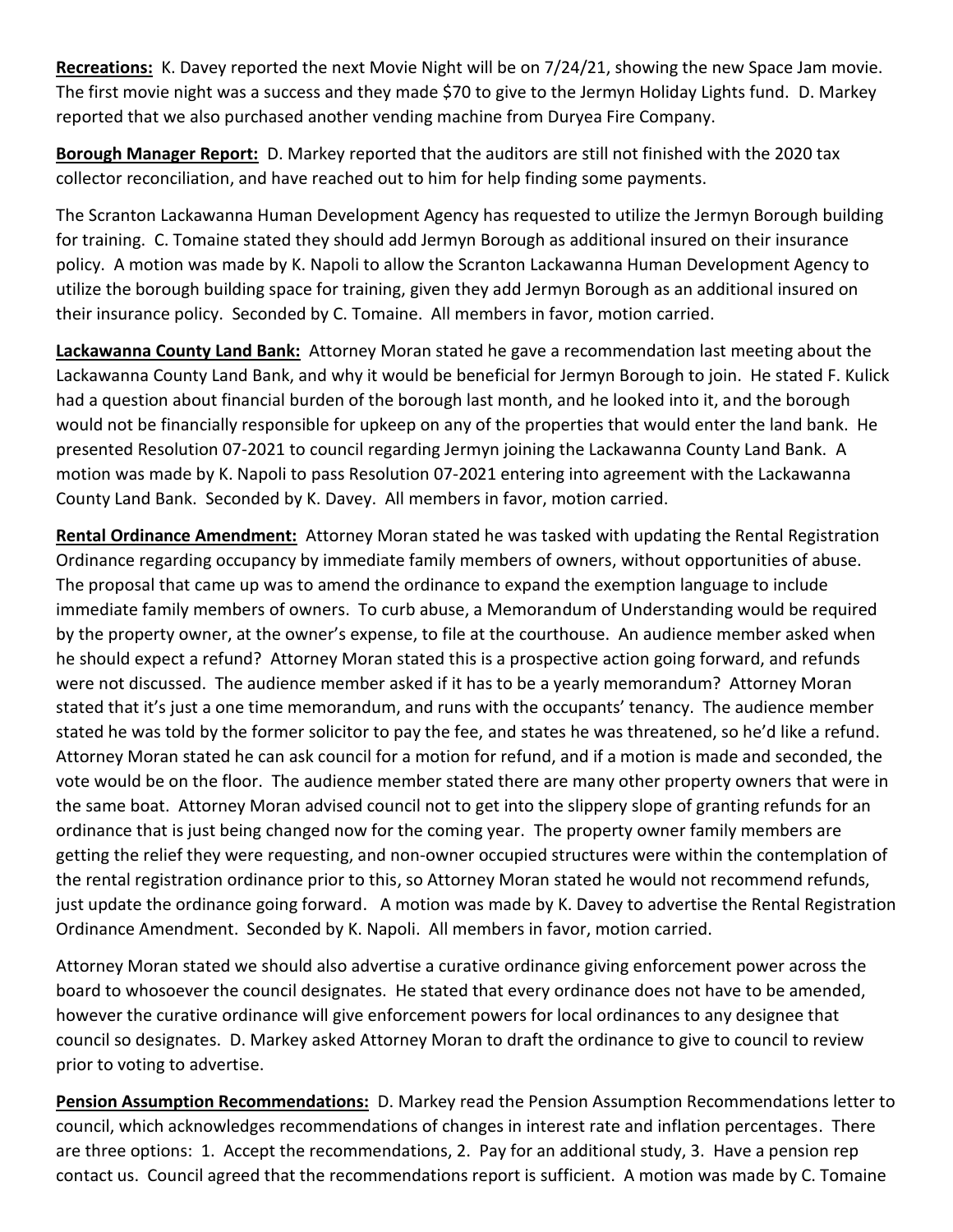to accept the Pension Assumptions Recommendations Report. Seconded by K. Davey. All members in favor, motion carried.

**Police Coverage:** K. Napoli reported we're still having trouble filling gaps in police coverage. There are some opinions that we should cancel overnight coverage and have PA State Police cover. K. Napoli feels we should continue to have full police coverage. We also have a proposal from Officer Rivers to become a 3<sup>rd</sup> full time officer in Jermyn. K. Napoli asked for a committee to review all avenues, including himself as head of Public Safety, Mayor Fuga, Chief Arthur, and C. Tomaine, as head of finance to head this committee. K. Napoli stated that he only left 2 council members on the full time committee so he can rotate in a 3<sup>rd</sup> council member each meeting to give input without violating the Sunshine Act. K. Napoli asked if he needs a motion? D. Markey stated K. Dougherty can appoint the committee. K. Dougherty appointed the following members to the Police Coverage Committee: K. Napoli, Mayor Fuga, C. Tomaine, Chief Arthur. D. Markey stated Officer Rivers is a very experienced officer, and has worked closely with Chief Arthur for years. Chief Arthur won't let just anyone work here; he needs to have trust with his officers. D. Markey stated no one is going through Act 120 right now. B. Chase states that no one wants to be a police officer right now. D. Markey stated if someone does go through Act 120, they are getting snatched up as full time officers right out of the Academy. Whenever Jermyn Borough hires another part time officer, they come and do a few shifts and go elsewhere for full time work or part time for \$23/hour to start, so there are many issues precluding us from achieving our coverage goals. Attorney Moran stated that the Borough Code and Police Tenure Act provide guidance for when a Civil Service Commission is required, and it would be after the 3<sup>rd</sup> full time hire. The commission is to provide civil service protection for officers, and acts as an additional layer of due process for grievances. The added expense would be the commission's solicitor, but they are not paid a salary or retainer, it's just when the civil service commission is empaneled. There would be 3 members serving 6 year terms, and the members just need to be a borough resident. One member could be a council member. This is not a problem Jermyn is facing alone. Attorney Moran states he has seen a lot of the same issues across other boroughs, and hiring a 3<sup>rd</sup> full time officer seems to be the best way to alleviate the problem. Based on the recommendation of the committee formed tonight, if a 3<sup>rd</sup> full time officer is the answer, he will assist in drafting the ordinance providing for the civil service commission. D. Markey asked if we had 3 full time officers, one left, and we had to hire another 3<sup>rd</sup> full time; is testing required? Attorney Moran stated yes, the first 3 officers are grandfathered in, but once a commission is established, the testing process would be the way to handle going forward. D. Markey asked Officer Rivers if he would like to address council since he's here? Officer Rivers stated he saw all the overtime being worked lately, and approached Chief Arthur and stated he would be willing to help out, but would need to leave other responsibilities. Chief Arthur advised him to come up with a proposal, which he gave to D. Markey, who gave to council. He loves the town of Jermyn, and said that people take pride in the small town that we have. D. Markey thanked Officer Rivers for having the dedication to Jermyn to want to come here. K. Napoli stated we'll get together and figure out what we need to do. K. Napoli stated that D. Markey sent a letter to council that was sent from the PA Attorney General to the PA Police Chief's Association stating the widespread issue of police coverage shortages. D. Markey stated the current full time officers are going to experience burnout from all the required overtime, and they're also racking up PTO that they cannot use, because they can't get officers to cover their shifts. Mayor Fuga stated the other problem is we can't plug holes with temporary fixes, because we could end up having the nightmares we had here before with police personnel. You want to try to build a police force that is cohesive, everyone gets along, and it's good for the town. K. Napoli states that people see the overtime numbers and panic, but police coverage is something we can't skimp on. Mayor Fuga stated you don't want the PSP to cover, because they're spread thin and they won't be able to respond in time. K. Napoli stated he would call the committee members early next week to setup the first meeting.